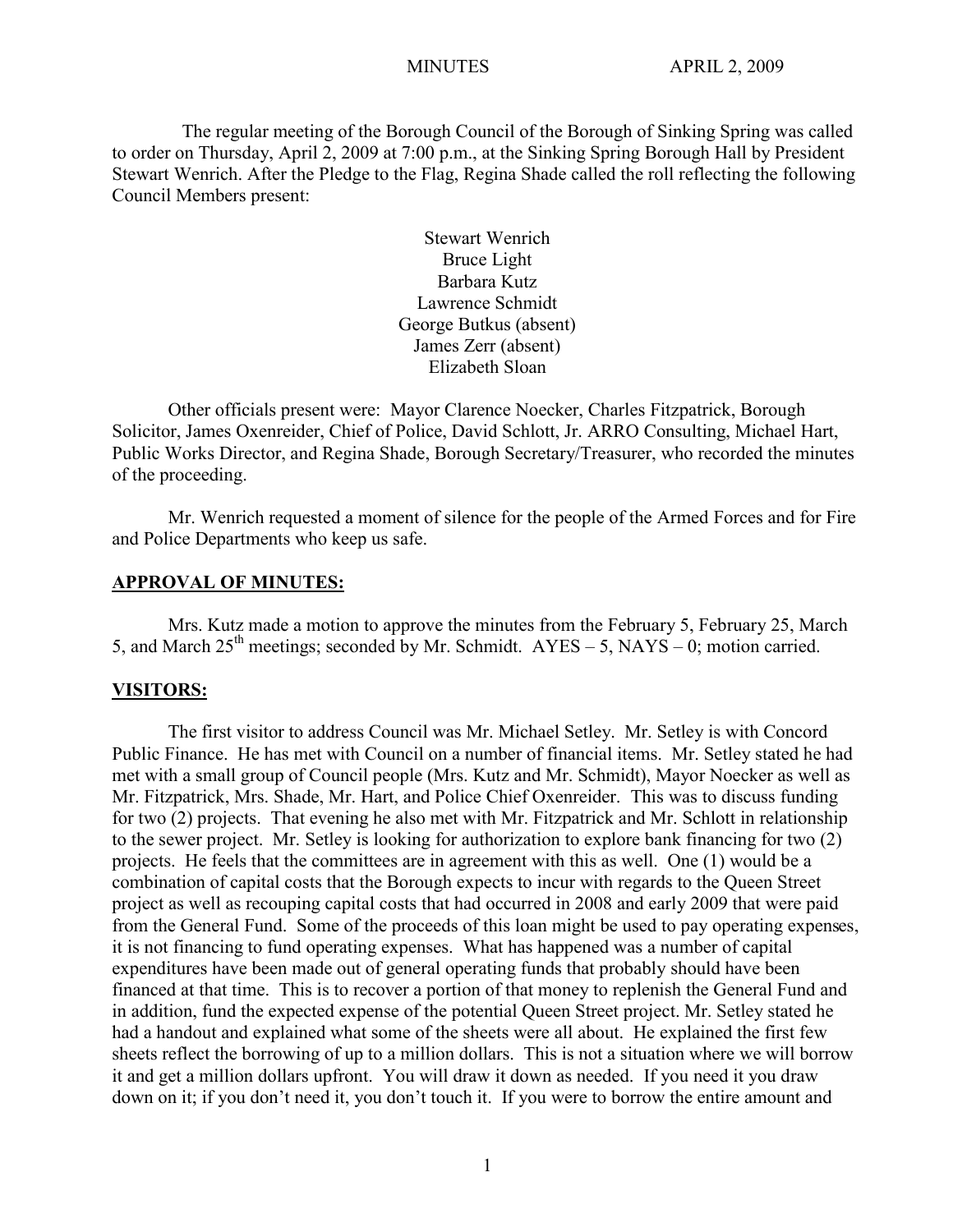## **VISITORS (cont'd) :**

repay it over twenty (20) years, it would cost the Borough about .26 mills or about \$52, 000.00. He again stated it is not for sure you will be drawing down a million dollars. If you draw down half that money, the impact to the Borough would be half that amount. You are not committing yourself to borrowing at this point; you are authorizing Mr. Setley to go out and get bank proposals. They would be back on April  $22^{nd}$  or May  $7^{th}$  to discuss the findings. The second piece is to put funding together for the sewer project. At this point, we do not know how much the Borough will be "on the hook for". There is an application for a low interest loan at PENNVEST; and other paperwork was submitted for an H20 grant. We are hoping we get a lot of money but in order to move ahead with the bidding process, the contractors want to make sure we have money so we can pay them. This is what we would refer to as a bond anticipation note or a grant anticipation note. This is short term financing where the Borough would borrow the money for a three (3) year period expecting that the interest would be paid out of sewer revenues or out of proceeds of the loan till we know what the long term financing will be. This is just an interim measure at this point. We will need to do this anyway because even if PENNVEST agreed to pay the whole thing we would have a cash flow problem as it is reimbursement financing so we will have to pay them and then get the money. Ms. Sloan stated she was okay with the sewer piece however on the other item, she questioned the amount. Mr. Setley explained that would be the maximum amount. She stated until Borough Council appropriates it and/or draws it down we are not paying anything on it. He continued we should have some time when the loan closes which will probably be some time the middle of this year till the end of 2010 to draw down as much or as a little as we like. Then come 2011 we will begin paying it back. Ms. Sloan questioned if the window was a year to draw on it. Mr. Setley said a year and half. Ms. Sloan questioned Mr. Schmidt what funds we were making up for. She went on to question if this was the money from last year when we were looking to loan \$400,000.00 however we only did \$250,000.00. Mr. Schmidt stated partially; however this goes back further. He continued that we don't have a capital budget so when we bought the fire rescue, the truck for the Public Works Department, the pole building we were taking the money right out of our operating General Fund. What we are doing now is replenishing the General Fund for the money spent and allowing us to repay those items over a longer period of time to which Mr. Setley agreed. Mr. Wenrich asked Mrs. Kutz her thoughts and recommendation. Mrs. Kutz recommended that we proceed with getting this ASAP. We need to get the ball rolling so we can work on future projects. Mr. Setley stated you are not locking yourself in at this point. Mrs. Kutz stated her concern is with Queen Street; that needs to be done now. The interest rates are lower at this time also. Ms. Sloan requested that we get proposals for \$500,000.00 and \$1,000,000.00 as she would like to look at the differences (i.e. interest rates). She feels this would help us make the ultimate decision. Mr. Setley said this would be roughly half. Mr. Setley said it was like  $3/10^{th}$  of a mill for a full million and it is like .15mills for a half million. Mr. Setley is recommending the full million as you don't have to draw it all. If you get a draw down loan for a half a million and it turns out you need \$700,000.00, you will pay guys like him to go out and do this all over again. If you get it in place for a million dollars, you just take what you need and pay accordingly. Mr. Light questioned if we could save money by selling our sewer plant and get out of the whole sewer business. We are going to go in debt for \$5,000,000.00. This way if we sell the plant we can take that money and put it into the bank. There will be a savings on the sewer alone. Mr. Fitzpatrick stated we do have a Corrective Action Plan in place for expansion and upgrade of the system. He doesn't believe whether we sell the system or not, that does not impact the need to upgrade the system. We still need to do that.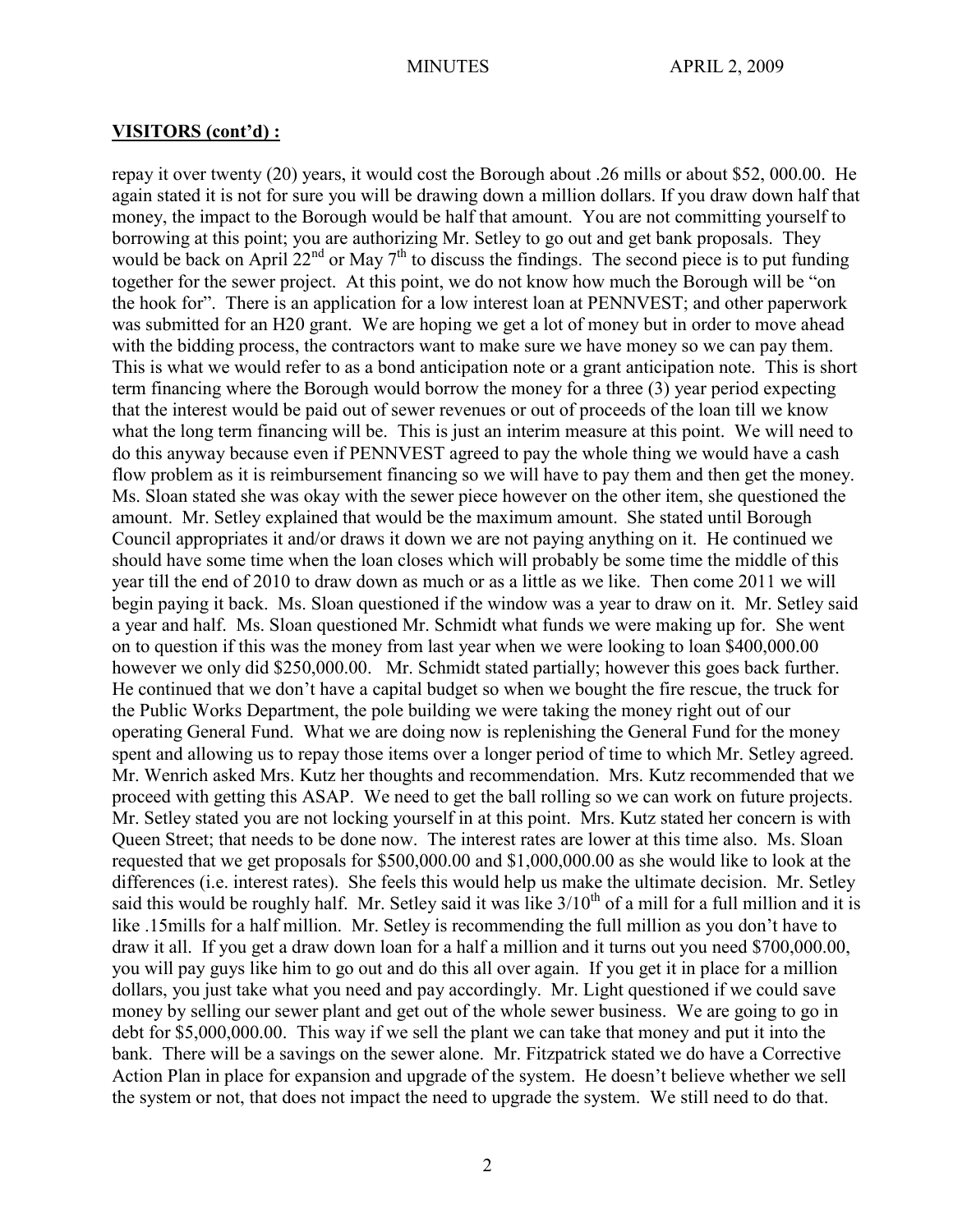#### **VISITORS (cont'd) :**

Mrs. Kutz said we have already committed to it. Mr. Fitzpatrick agreed; we have gone out for bids. While the proposal could be acted upon by Borough Council he does not think that impacts what Mr. Setley was saying about needing to borrow money to fund the sewer project. It needs to be done at this point. Mr. Schlott said we are under obligation since we are the permittee to do the upgrades. As well in the event we should sell the plant and those assets, the sewer rates will be based on the new owner establishing the rates. A brief discussion ensued as to the cost of the sewer rates if this should happen. Mr. Fitzpatrick along with Mr. Schlott stated this work must be done regardless of who owns the system. Mr. Wenrich stated if you look at your sewer bill the average monthly sewer bill is \$33.00. This comes to a dollar a day. This is very good. We can't use the system plant as a money maker. Mr. Schmidt stated we are getting off the track to which both Mr. Wenrich and Mr. Fitzpatrick agreed. Ms. Sloan had one (1) more question. She wondered if cost wise would it cost anymore money to go out and get bids for \$500,000, \$1,000,000 or \$1,500,000.00. Mr. Setley stated if you look at the estimated cost it really doesn't cost us too much more to go out for the \$1,000,000. Mr. Setley explained that if you cut the cost down to \$500,000 that does not cut down on the upfront costs at all. Mr. Schmidt questioned why would you want to do that? Mr. Schmidt stated he doesn't understand why she was asking that question. He went on to say that Mr. Setley stated if we go for the million dollars and don't use it, there is no problem. Mr. Setley said again if we go for the lower amount and find out you need more, you are going to be repaying the same lawyer fees, etc. as you did when you went for the lower so in essence, it will be a duplication. Mrs. Kutz made a motion to authorize Mr. Setley to begin the process of soliciting proposals for a \$1,000,000 drawdown loan as needed; seconded by Mr. Schmidt. Mr. Light questioned if we need an answer that evening. Mr. Wenrich stated we have a motion and a second on the floor. Mr. Light again asked the question must we vote on this tonight; will it change what he has in front of him now. Mrs. Kutz wanted to move forward with this. Mr. Setley stated you never have to do any of this. Mr. Schmidt stated we are delaying the projects. He continued he does not know why you would want to delay anything. Mr. Light stated this is the first time he looked over the numbers and everything. Mr. Setley said whether he is back at the end of April or beginning of May, if Borough Council does not like the numbers you just vote it down. All we are doing now is getting the information. Mr. Wenrich asked for a roll call vote.  $AYES - 5$ ,  $NAYS -$ 0; motion carried. Mrs. Kutz made a motion to authorize Mr. Setley to begin the process of soliciting proposals for a \$5,500,000.00 loan for the expansion/upgrade of the sewer plant; seconded by Mr. Schmidt. Mr. Wenrich requested a roll call vote. AYES – 5, NAYS – 0; motion carried. Mr. Setley thanked Council and stated he will be in touch.

The next visitor was Mr. Bernie Campbell. Mr. Campbell stated at the last meeting Mr. Butkus asked Mr. Campbell if he preferred to rent his home or to own it. Mr. Campbell chuckled and told him at that time due to the economic situation he would probably prefer to rent it. Mr. Campbell did some research and found a Borough very similar to our size in New Jersey. In 1999 they authorized their consultants to do a study of their water and sewer systems. He called them since that was over 10 years ago, and told them why he was calling. They told Mr. Campbell that they sold their water system; they held onto their sewer system but someone else leased it so they were not responsible for the maintenance or operating expenses. They told Mr. Campbell if they had to do it all over again, they would have sold both. Currently, they would like to sell the sewer system however they can't find a buyer for it. The New Jersey regulations have gotten so tight they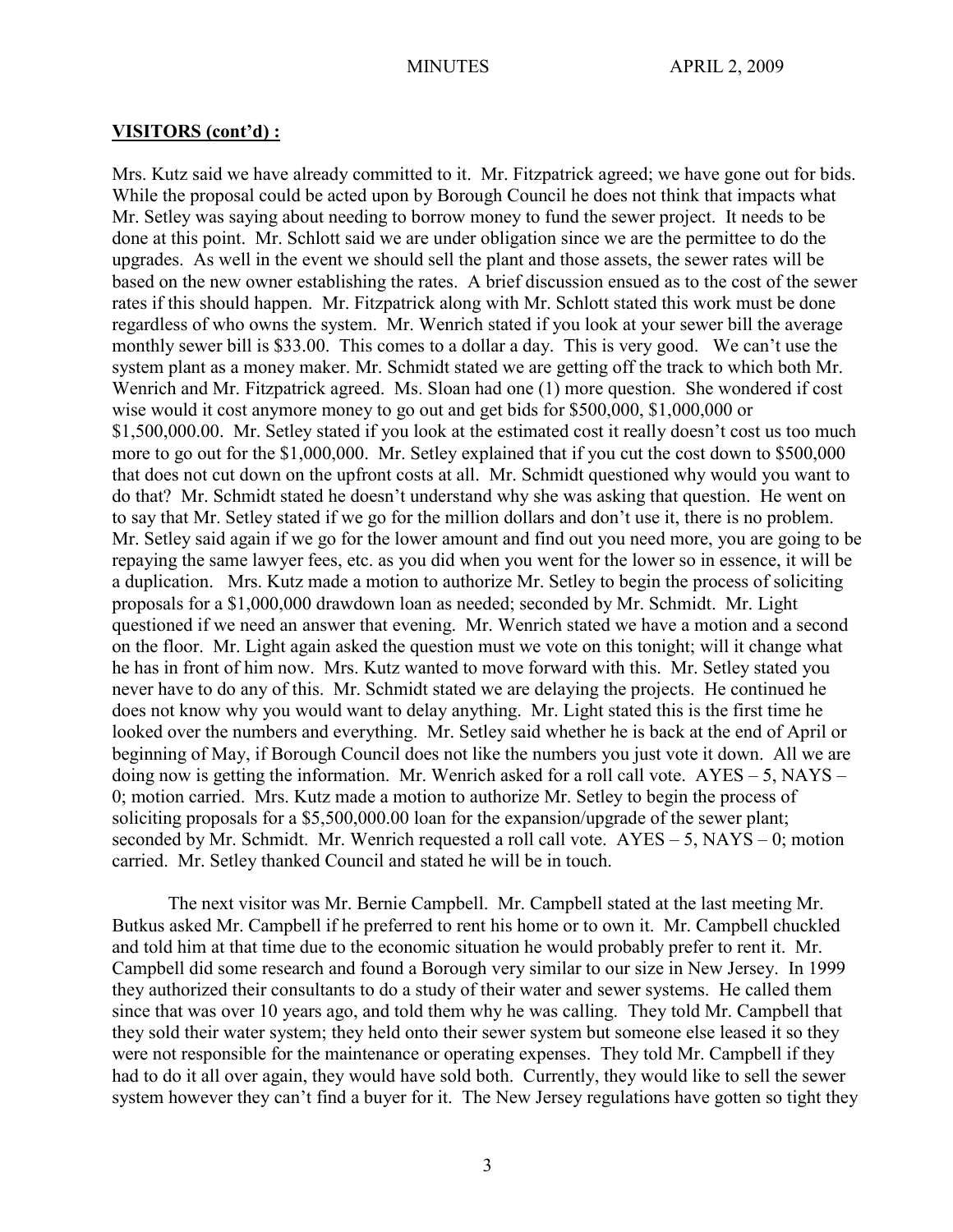## **VISITORS (cont'd) :**

just can't find a buyer. He just wanted to let Council know what he found. He stated he does come to Council and takes what they say to heart that is why he decided to do some research on this issue. He is not saying this is the right thing to do but it might be something we should look into because perhaps in ten (10) years it might be too late. We might be in the same situation they are; we want to sell it but the regulations won't allow it. The one (1) thing these gentlemen explained to Mr. Campbell is that the rates and the rates going up are something that should be negotiated and placed in the contract. How much rates can rise and when the rates can rise can be placed into the agreement. This is the give and take on the value you receive for the assets they are buying. Their recommendation is if they had the chance to sell their sewer system, they would do it. He gave a copy of his findings to Mrs. Shade. He stated he realizes this is just one (1) case study but it is one (1) more than he had looked at before coming to the last meeting. He also stated that this municipality is about the same size as we are; around 4,000 people. The other item was on the Revitalization Project. He continued from the financial team, he is working on the financial impact the revitalization would have on the Borough. They are crunching numbers and hopefully by the next Council meeting he will be able to give a full report on the economic impact. He is also considering the Boscov property as the "kick start" of the revitalization project. He continued we are talking about budgets here and the best way to increase the Borough's confers is to bring more people into Sinking Spring. He feels the Revitalization Project is the best way or at least one (1) of the best ways to do that. He thanked Council for their time.

## **COMMUNICATIONS:**

Mrs. Shade read a letter from Friendly's Restaurant explaining about a water leak they had in their parking lot. They were looking for exoneration for at least part of the sewer as the water never did end up in the sewer system. It was for about an eight (8) month period. They included a copy of the paid bill for the work along with pictures of the leak being repaired. Mrs. Shade stated Ms. White had done some investigative work on this and she reported her findings as well. She felt that we should give them a credit of \$3,178.80 which is half the overage. Ms. Sloan stated we would basically be splitting the lose with them because it was so long till they notified us. Mr. Schmidt stated we have done this in the past however we have only done this when PA American has issued them a credit. Mrs. Shade stated they actually did use the water it leaked into their system so PA American won't be issuing them a credit; however it did not enter is our sewer system. She went on to explain it was similar to the credit we gave for the gentleman's leakage that he stated his neighbor turned on (outside faucet) while he was away. PA American did not give him a credit; however we did issue him a credit as it went into his backyard not the sewer system. A brief discussion ensued on to what size leak it was. Mrs. Kutz made a motion to reimburse Friendly's a credit in the amount of \$3,178.80; seconded by Ms. Sloan. Ms. Sloan would like a letter back asking for a full discharge letter from Friendly's. Mrs. Shade stated it will be a credit to their account not a physical check. Mr. Fitzpatrick stated you should authorize Mrs. Shade to write a letter stating this is the adjustment. AYES – 5, NAYS -0; motion carried.

## **APPROVAL OF BILLS:**

Mr. Schmidt made a motion to pay the bills; seconded by Ms. Sloan.  $AYES - 5$ ,  $NAYS - 0$ ; motion carried. Mrs. Kutz stated we need to congratulate Mrs. Shade on getting the \$1,000.00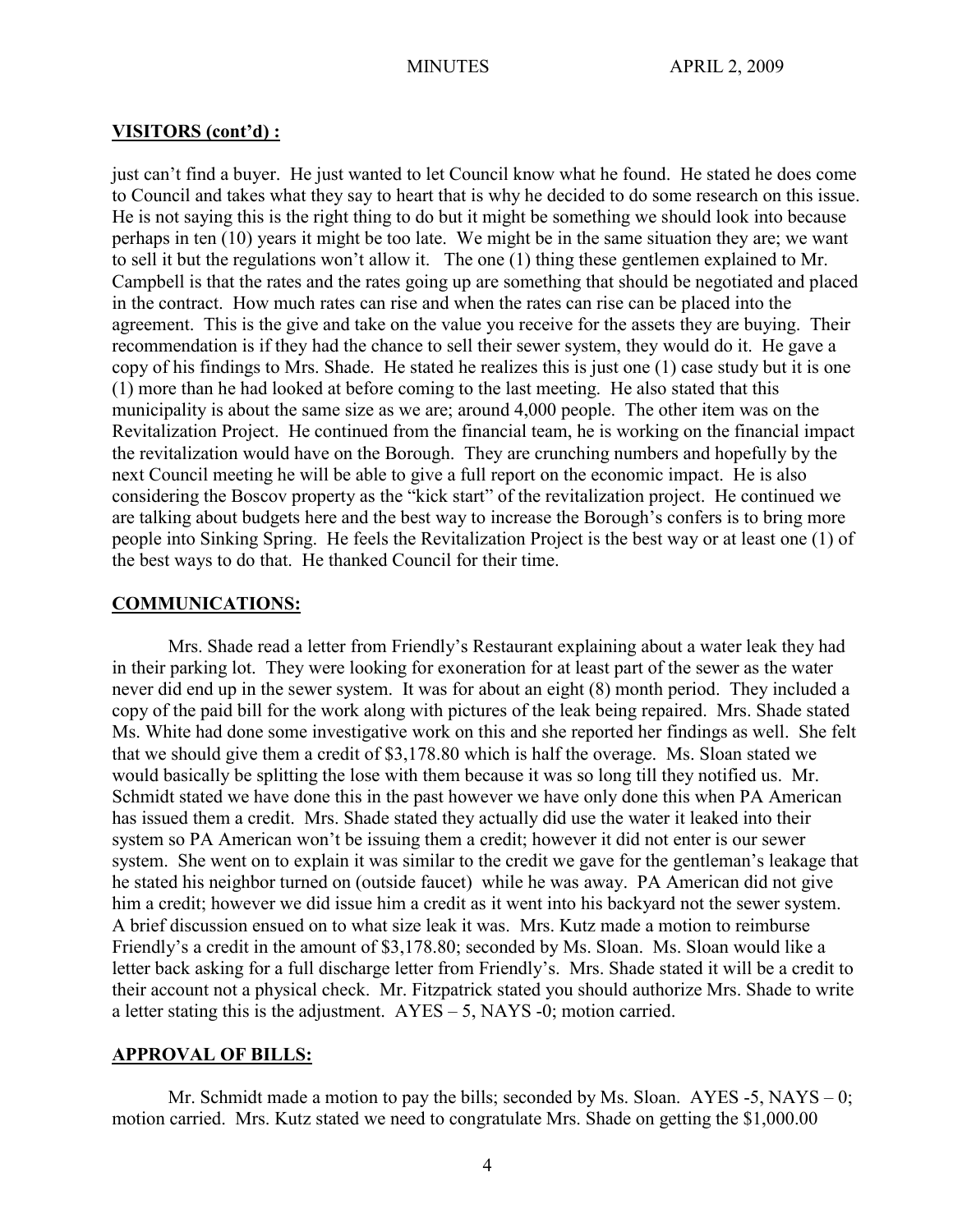## **APPROVAL OF BILLS (cont'd):**

down payment back from the Reading Phillies. Mrs. Kutz stated hopefully at some time in the future we shall be able to have an event like we had at the stadium. Mr. Wenrich along with Ms. Sloan thanked Mrs. Shade also.

## **REVITALIZATION PROJECT:**

Mr. Jim Pachuilo stated they had not had a meeting since the last time Council met. However in listening to Borough Council talk about the finances and knowing these are hard economic times he thought about ways this Committee could help with the financial situation. He went on to say to keep costs down, they will be going down to one (1) meeting a month as opposed to the two (2) they currently have. He stated they will combine the two (2) meetings into one (1). If a subcommittee needs to meet they are secure in themselves that the consultants really will not be needed. They can bring that back to the main Committee then. He stated the Revitalization Committee is generating money by just having meetings. One (1) meeting a month we average about (15) fifteen people in attendance. Mr. Loth has these people sign in. By signing in that allows us to credit everyone an hour at least for being at the meeting. The credit is about \$50 per person per meeting; so at (15) people at a meeting for an hour that will get us \$750.00 for that meeting. For the year 2008 we earned about \$18,000.00; this mean this goes toward "matching funds" for any grants we are hoping to receive. Some grants stated you must match what you are asking for. Mr. Pachuilo stated he did not know how to use the power point equipment and questioned if Mr. Hart could give him a lesson on how to use it. Mr. Hart will work with him.

## **MILLER ENVIRONMENTAL:**

Mr. Peter Juzyk gave the report for March, 2009. Mr. Juzyk stated they had an issue with their printer that was purchased in October of 2007 by the Borough. Lynx took a look at the unit and there were a few issues with it. The estimate of the repairs was about \$600.00. Mr. Juzyk stated he spoke to Mrs. Shade and Mrs. Shade said she would contact Council. She got back to Mr. Juzyk and it was decided to replace the printer. The new printer was installed that day and they are up and running. There were some sewer connections to the Mt. Home Road sewer line made during the month. He was not sure if all the connections were made. He did verify that flow was being received by that pump station. Miller Environmental would like to receive a written notice to proceed to begin operation and maintenance of the Mt. Home Road pump station. Mr. Schlott will speak to Mrs. Shade and we shall get it done. The Borough did receive a check from Zurich Insurance for the light pole. During the sewer committee meeting, Mr. Butkus had requested a breakdown of the sampling and analysis of influent waste stream into the Borough's collection system. He attached the costs. If everything is tested for it would come in just shy of \$475.00 per sample. The discussion at that time was that the cost of this would be paid by whatever municipality is flowing that into us. A brief discussion ensued. Mr. Schlott stated with the permit renewal, once the expansion permit went to the DEP in then went to the Delaware River Basin Commission for their approval. They generally approve it with one (1) stipulation. That stipulation is the total dissolved solids going through the treatment facility not exceed 1,000 milligrams per liter. He explained why this needs to be looked at. Ms. Sloan stated that this is basically to protect the Delaware River Gap. Mr. Schlott stated it was. This will be done once a week or perhaps every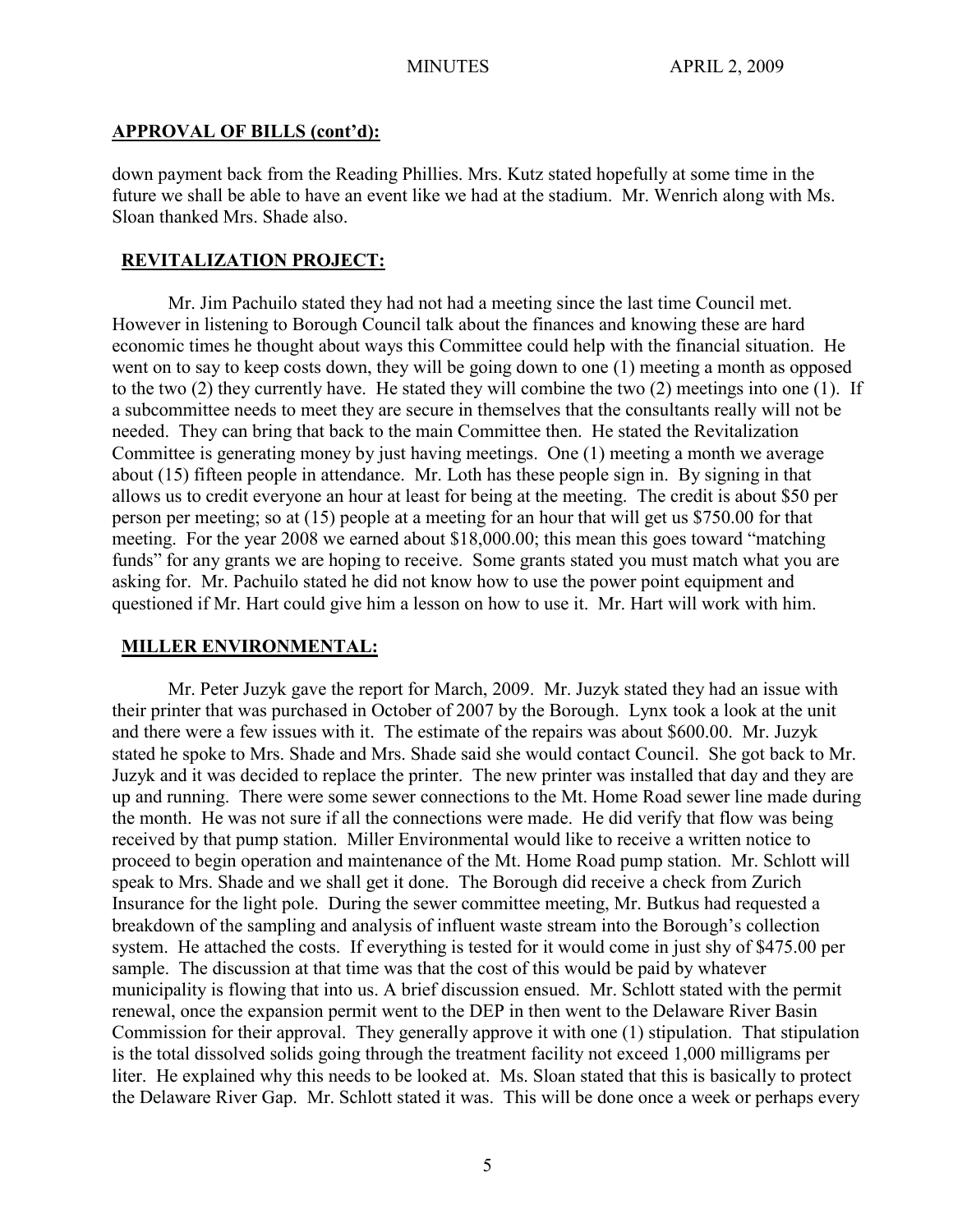# **MILLER ENVIRONMENTAL (cont'd):**

other week. Mr. Schlott stated he believes it will need to be tested once a quarter for the new permit however in the beginning we shall need to establish a baseline. Ms. Sloan made a motion to test the total dissolved solids weekly for a two (2) month period and then dropping it down to once a month for an additional two (2) months; seconded by Mrs. Kutz. Mr. Schlott stated we need a phosphorus level as well. At some point we are going to be doing some jar testing. Ms. Sloan amended her motion to add phosphorus testing every other week as well as TDS every week for two (2) months and then dropping down to once a month for an additional two (2) months; seconded by Mrs. Kutz. AYES – 5, NAYS – 0; motion carried. Mr. Juzyk stated nothing unusual was observed during the month of March. Mr. Wenrich questioned how the flow was the other week when we had all the rain. Mr. Juzyk stated they had elevated a bit but they didn't reach the one (1) million gallon mark. There was no damage to the plant either, he reported. Mrs. Shade stated she transferred the title and Mr. Hart is in possession of a municipal plate for the trailer.

# **REPORTS OF COMMITTEES AND OFFICES:**

# **POLICE CHIEF – JAMES OXENREIDER:**

Chief Oxenreider had no report.

# **PUBLIC SAFETY – LAWRENCE SCHMIDT:**

Mr. Schmidt stated the safety committee will be meeting sometime in the next month to review the updated landlord ordinance. As Council has been extremely busy with other things he placed this item on hold for a few months.

# **LIBRARY/TASK FORCE MERGER – ELIZABETH SLOAN:**

Ms. Sloan had nothing to report.

# **RECREATION, SPECIAL FINANCE COMMITTEE – BARBARA KUTZ:**

Mrs. Kutz stated the Easter Egg Hunt was this coming Saturday at 10:00 a.m. and encouraged everyone to bring their children. It is at the fire company. She continued that Mr. Schmidt's wife put a lot of time into getting the eggs ready for the hunt. The finance committee had met the day before. She went on to say that Mrs. Shade came up with many cost saving ideas that were reviewed at their meeting. It was agreed that the cost of our server which will be in the area of \$12,000.00 shall be divided up by all four (4) funds. That will bring the cost down to \$3,000.00 a piece. The General, Sewer, Library and Fire will be contributing. Mr. Hart had made a request for electric and heat into the pole building. This will be deferred till next year or the following. This will save us another \$50,000.00. The playground leaders will be cut down to four (4) this year as opposed to the five (5) we have had in the past. This could save us about \$3,000.00. We placed \$35,000.00 into the recreation budget for a roof at Brookfield Manor playground. We are going to place this on hold for another year or two. Mr. Pachuilo brought up about their savings. We are going to be dividing up the supplies to the other funds as well. We give the Library \$35,000.00 a year and we are going to be dropping it back to \$30,000.00 for the year. That will save us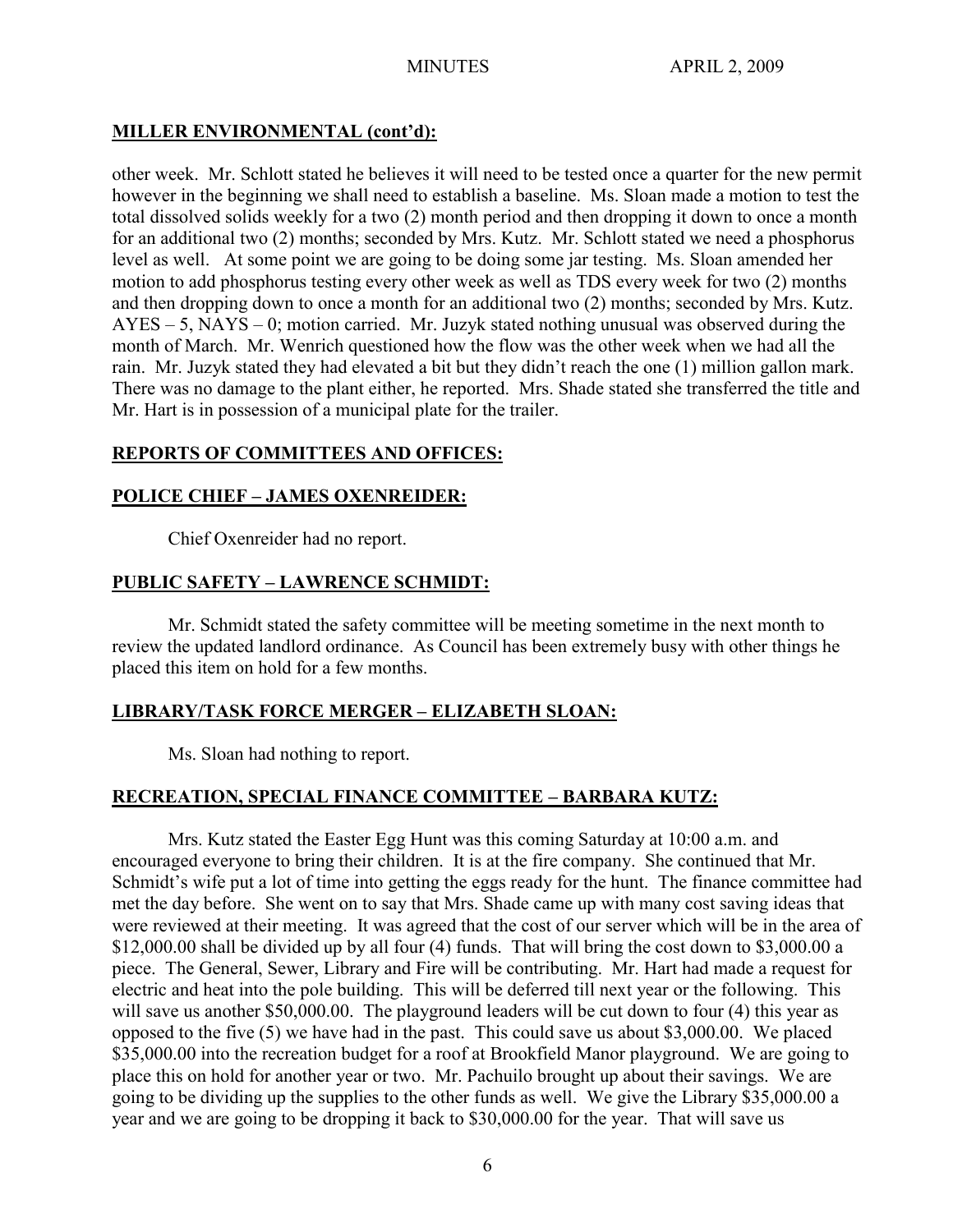## **RECREATION – BARBARA KUTZ cont'd:**

\$5,000.00 a year. This will save us about \$103,000.00 this year.

## **MAYOR NOECKER:**

The Mayor stated the overtime we have spent so far this year in the police department was \$15,716.00. The police department has requested going to twelve (12) hour days. The Chief had some good supporting documentation that it would be a benefit. We are currently at ten (10) hour work days. The Mayor was very much opposed to this for some time because he was not sure of some figures. However after yesterday hearing some figures he is willing to go along with a twelve (12) hour per shift with certain specifications plus a contract drawn up by our solicitor. It must be feasible for both sides. Mr. Fitzpatrick stated what was discussed was to have a trial basis; a twelve (12) hour day which would last for a period of three (3) months. Unless it was extended it would automatically go back to the ten (10) hour workday we are currently working. This would give both sides the ability to see if it is beneficial. Mr. Schmidt said you were going to put something together so Mrs. Shade could draft a letter. Council will have to authorize the letter. Mr. Fitzpatrick stated this could only be done for June. Chief Oxenreider stated that was true and it would actually begin on June 7, 2009. That will be the first full pay period. Ms. Sloan questioned if three (3) months will be enough or should we make six (6) months? Mayor Noecker felt ninety (90) days is enough. Ms. Sloan stated so if it works, we will extend this to the end of the year. The answer was yes. Mr. Light made a motion to authorize Mr. Fitzpatrick to draw up a letter stating that the police department will begin working twelve (12) hour days starting June 7, 2009; seconded by Mr. Schmidt.  $AYES - 5$ , NAYS – 0; motion carried.

## **RECREATION, SPECIAL FINANCE COMMITTEE – BARBARA KUTZ:**

Mrs. Kutz stated over the last several years Council has had the privilege of having cell phones. It was decided that Council could give up their cell phones to help save money. We currently have sixteen (16) cell phones. She feels we could disconnect about 10 or so phones. Mrs. Shade stated she did send an e-mail and carbon copied Mrs. Kutz on the e-mail. Mr. Wenrich stated he received an e-mail regarding who should have a cell phone. He continued that he feels one (1) for the Secretary/Treasurer, one (1) or a spare for the Council President, two (2) for the street department (Mr. Hart and Mr. Falter), two (2) for the police vehicles, and one (1) for Paul Roth. That is a total of seven (7) phones. Ms. White, Mr. Stuck, Mr. Zerr, Mrs. Bohn, the Chief have their own Nextels. Mrs. Kutz wanted it known that they were offered to have a Borough cell phone however they chose to use their own private one. They did not want to carry two (2) phones. Ms. Sloan stated it might be a good idea for everyone to e-mail Mrs. Shade a number that might be best to reach them on and then a list can be published. Mrs. Kutz made a motion to have Borough Council relinquish their cell phones and we shall keep seven (7); seconded by Mr. Schmidt. Mr. Light wanted to address the public. Mr. Light stated that our cell phones cost so much per month under contract. He has twelve (12) months of cell phone cost. In twelve (12) months we never paid any extra money for the use of the cell phone. The bills were the same. He had them there if anyone wanted to look at them. He thinks this is a vendetta against certain people on Council. He continued that it costs \$395 a month. By not paying this you are risking not being able to get in touch with anyone. He continued he does not have an e-mail. He never had a computer. He said they use the e-mail to e-mail back and forth to one another a hundred times a day. Mrs. Kutz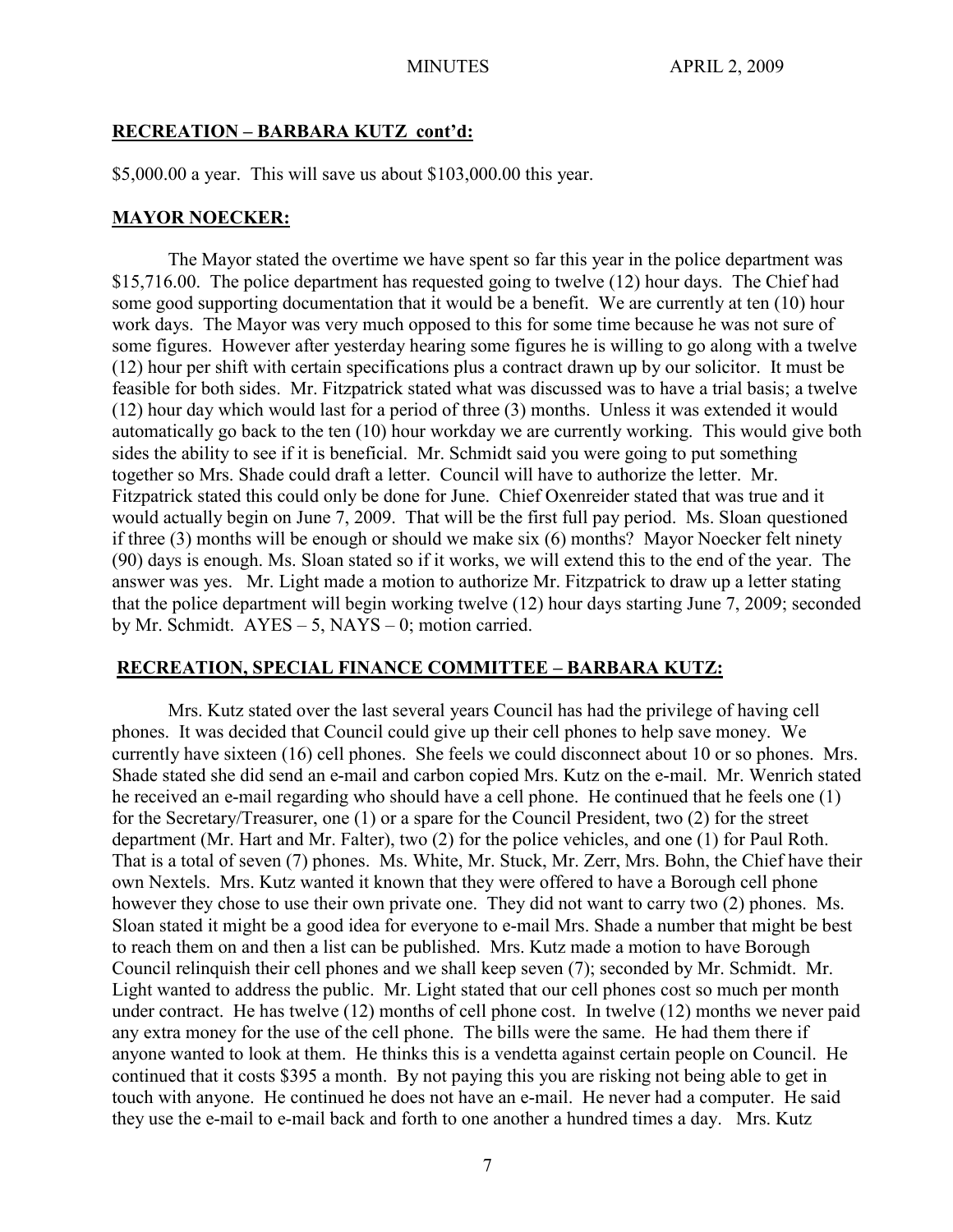## **RECREATION, SPECIAL FINANCE COMMITTEE – BARBARA KUTZ (cont'd):**

asked if he had a home number to which he said he did. The issue is you are saving \$395.00 a month. He continued this was never brought to Council and discussed. This was discussed in a meeting with the finances. Mr. Light feels this has been an issue against him for two (2) years. It isn't the cost; it is the fact of trying to get at somebody. He stated if that person was here that evening he would attack him as he has issues to take up with him. He will take it up with him when he comes back. In addition, it will be taken up in the public so you can hear what they are. Mr. Light stated so you are savings \$395.00 a month. Mr. Light continued it doesn't matter if he is making fifty (50) calls and someone else makes two (2), he is not going over the allowed minutes. The other issue is everyone is giving up their cell phone but the President needs one. He has one from his company. He has an e-mail and he is always e-mailing back and forth. Mr. Light stated once Mrs. Shade calls him, he answers her right away. Mr. Wenrich stated that was not necessarily true. At times he is out on the road. Mr. Light stated but normally you do get back to her. Mr. Wenrich said within a twenty four (24) hour period he does get back to her. If something happens or a crisis arises within the Borough, the Council President should be made aware of it. Mr. Light continued if you are in New Jersey what are you going to do. She can e-mail you; she e-mails you everything else. Mr. Wenrich asked if Mr. Light has a problem that he has an e-mail. Mr. Light said no he has no problem with the e-mail. Mr. Wenrich asked if he has a problem with the Nextel. Mr. Light said he has a problem that you are taking it out on everyone as a cost savings. Mr. Wenrich stated it is a cost savings across the board. He continued that no one pinpointed Mr. Light. Mr. Light feels that people in the audience know he has been pinpointed. Mrs. Kutz stated with taking the phones away from Council, we can reduce the amount of minutes we have on our current plan. If anyone cares to see the amount of minutes used and who used them she had that information as well. Mrs. Kutz continued that it is your option to not have a computer; however you do come into the Borough Hall everyday and get the information. A discussion ensued on how Council can have access to the Borough Hall and through which doors they might enter. Another discussion ensued with a member of the audience on how Nextel works and if the minutes are pooled must they give up the cell phones. Mrs. Kutz stated again, she had a list of who used the minutes, how many minutes and how many direct connect minutes were used also. Mr. Wenrich stated a committee was formed to look at ways to save money. Ms. Sloan questioned the gentleman if we were just suggesting using the walkie talkie aspect of the Nextels to which he said he was. He thought that is why the Borough was using Nextels anyway; for the direct connect ability. Mrs. Shade stated we are under a municipal plan and that she does have a call into Mr. David Bass, the municipal representative. Mrs. Kutz stated we used 19,000 minutes last year; of that 19,000 minutes over 13,000 was Council people. That is a lot of minutes. Mr. Wenrich asked for the vote. AYES – 4; NAYS – 1 (Mr. Light); motion carried.

## **STREETS, BUILDINGS, UTILITIES – BRUCE LIGHT:**

Mr. Light had nothing to report at this time.

## **MAYOR NOECKER:**

The Mayor stated Officer Moyer has completed his first year of probationary period. The Chief is requesting that Officer Moyer be elevated to Police Officer Second Class. Mrs. Kutz made a motion to elevate Officer Dennis Moyer to Patrolman Second Class; seconded by Ms. Sloan.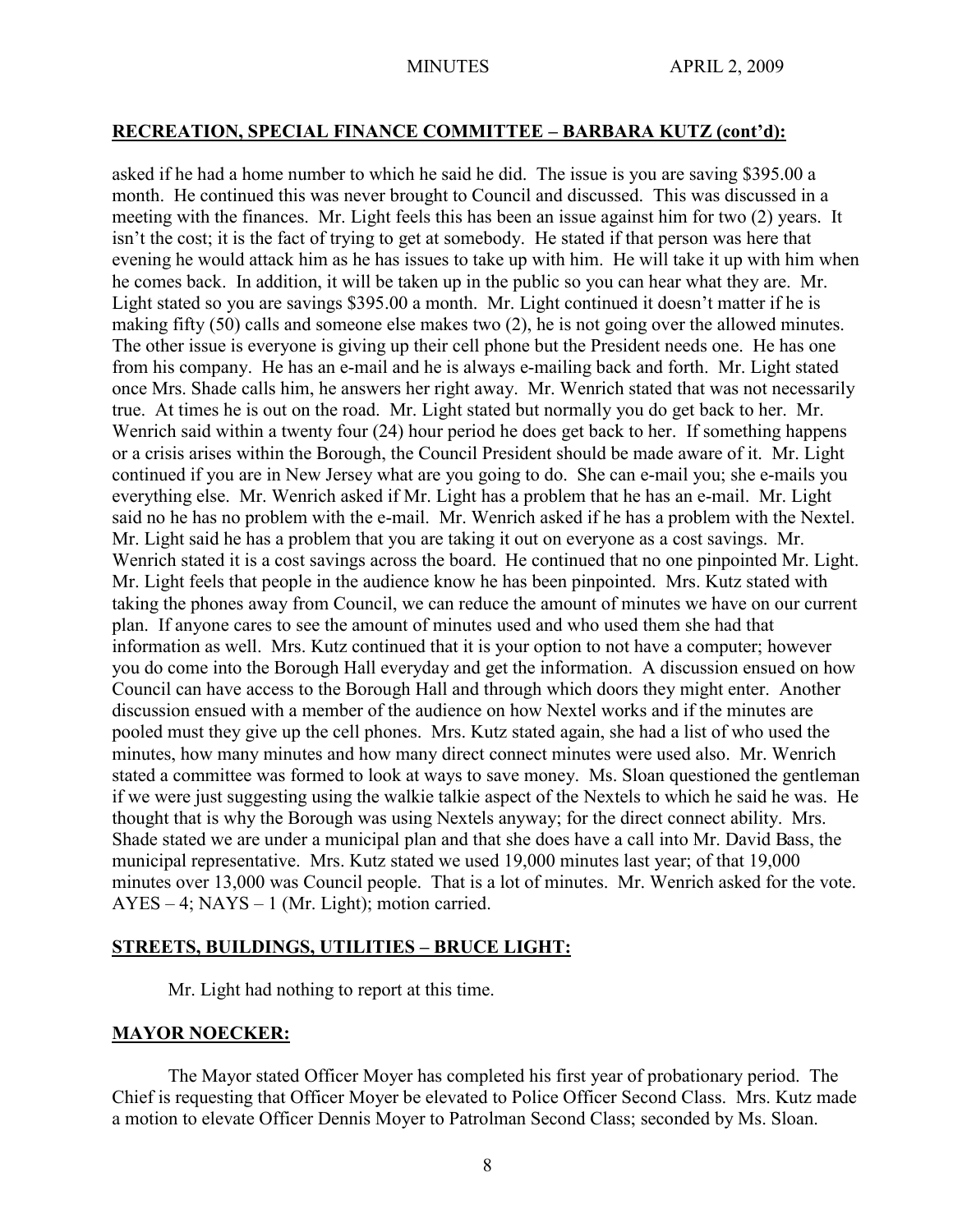# **MAYOR NOECKER (cont'd):**

AYES – 5, NAYS – 0; motion carried. The Mayor stated at the PSAB Annual Meeting and Mayor Meetings he was awarded the President's Award for forty (40) years of service to the Borough. He said it was a pleasure working for the Borough. He actually had about forty three (43) years working for the Borough but some of the years did not count toward actual service years. He thanked Council for sending him to the Conference. Mr. Wenrich thanked the Mayor for all he has done.

# **SEWER ENGINEER – DAVID SCHLOTT, JR.**

Mr. Schlott informed Council that the project was advertised on March  $13<sup>th</sup>$  and March  $23<sup>rd</sup>$ . There was a prebid meeting on March  $31<sup>st</sup>$ . There were about 35 vendors/contractors at the mandatory prebid meeting. After the meeting at the Borough Hall they all went back to the sewer treatment plant facility itself. They would be able to see what was involved in the project. An addendum will be sent out which has the agenda and notes from that meeting as well as the sign in sheet. There was some question about pushing off the bid opening date. He would like to have Council's okay to have the date put off about two (2) weeks till the end of April if needed. Mr. Schlott feels the two (2) week delay should not be a big deal at all. No one had an issue with that. Mr. Schlott stated that we are getting backing from several of our local representatives. Mr. Wenrich questioned if there has been a favorable response to which Mr. Schlott said yes. We have sold 31 sets of plans. A brief discussion ensued about the contract.

# **PUBLIC WORKS DIRECTOR – MICHAEL HART:**

Mr. Hart stated that PA American Water Company will begin working on Commerce Street and Park Avenue replacing water lines. Park Avenue was not originally slated to be done however somehow they got pushed through. It should be starting within the next few weeks. The next item was Brookfield Manor. The week prior he, Mr. Eisenbrown, along with a Rick from Schlouch sat in the Council room and viewed the tapes for the repairs. Both parties now agree on the amount of the repairs. He is taking that back along with a price to Wright-Elliott. They need to come up with a game plan. There is no time frame. Two (2) additional fire hydrants will be placed on Park Avenue and one (1) on Commerce.

# **FIRE TASK FORCE – ELIZABETH SLOAN:**

Ms. Sloan questioned if the ad has been placed. Mr. Fitzpatrick stated it will be going in probably the next day or Saturday. Ms. Sloan thanked him. Mr. Fitzpatrick stated it will be ready for April  $22<sup>nd</sup>$ .

# **UNFINISHED BUSINESS:**

The Easter Egg Hunt is April  $4<sup>th</sup>$ , rain or shine at 10:00 a.m. It will be on the ground of the fire company.

Bulk trash day is Wednesday, April 15<sup>th</sup>. No tires, batteries, etc. If you can't lift it don't put it out.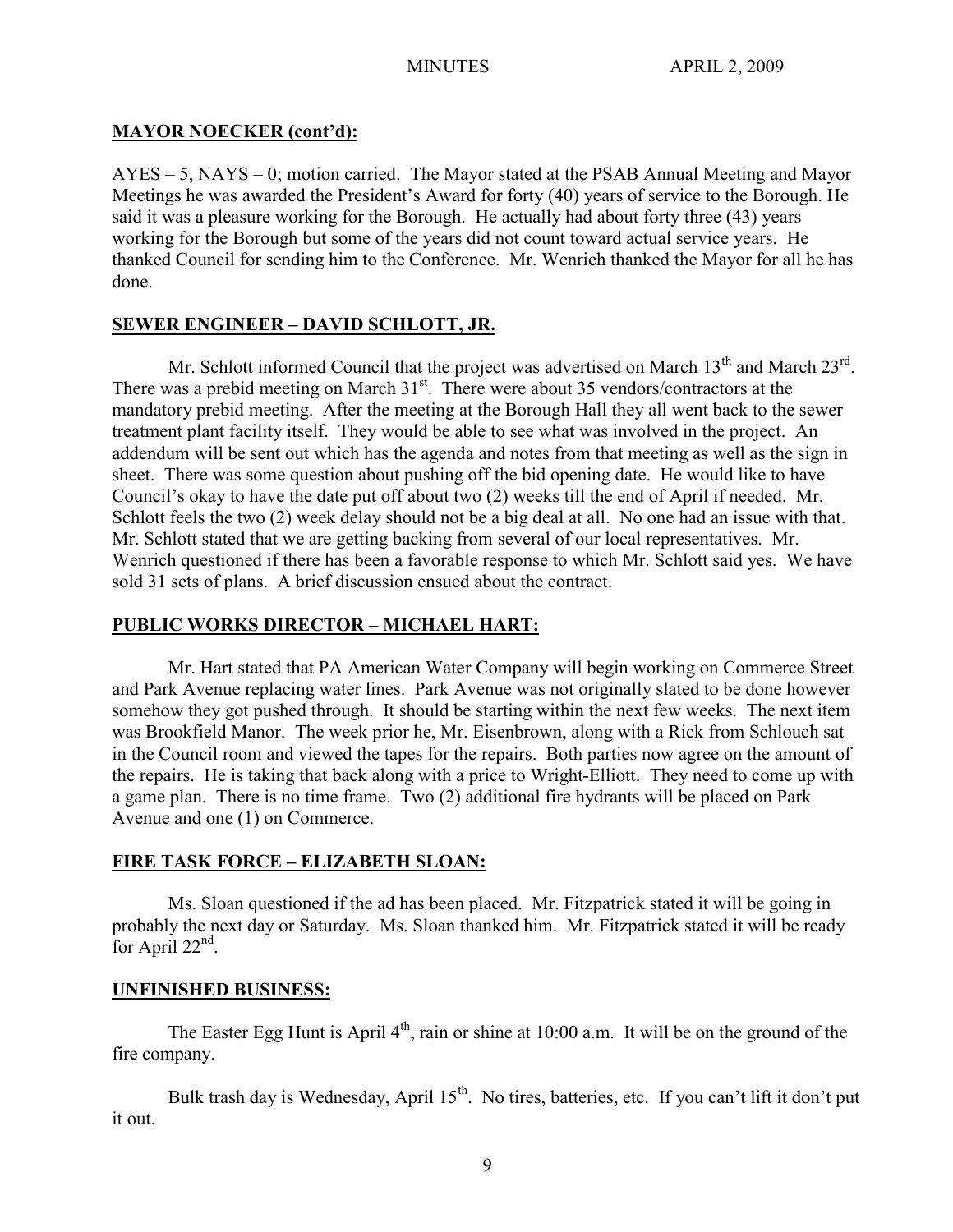#### **UNFINISHED BUSINESS (cont'd):**

The Memorial Day Parade will be Monday, May 25, 2009. It will be stepping off at 10:00 a.m. This year it is the Borough's turn to host the parade. Mr. Wenrich thanked Mr. Light for getting us two (2) donations toward the parade this year. They were both commercial. We are asking commercial people to donate to help offset our costs. There are costs to running this.

The next item was a bill of sale regarding the fire hydrants. Mr. Fitzpatrick stated in the past we have spoken about who owned the hydrants. It was found that we own them. However we are still being charged. This is part of the tariff that PA American Water Company has with the PUC. The PUC states they must charge a fee for the hydrants. At that point it did not pay us to own the hydrants. We must maintain them. Now, when we sell them PA American must maintain them and we shall just pay them the fee. In the past Council had agreed to sell the fire hydrants to PA American Water Company. A bill of sale has been drafted; it itemizes all the hydrants in the Borough and all that were owned by the Borough will be conveyed to PA American if the Borough approves the execution of the bill of sale. Mr. Schmidt made a motion to execute the bill of sale for the fire hydrants; seconded by Mrs. Kutz.  $AYES - 5$ , NAYS – 0; motion carried.

There will be a "Meet the Candidate Night" on Thursday, May 7, 2009 at 6:00 p.m. here at the Borough Hall. This will be right before our regularly scheduled Council meeting.

## **NEW BUSINESS:**

Mr. Schmidt stated right before the meeting he opened his e-mail and there was something about a water/sewer safety survey in there. Mrs. Shade stated she really didn't have the time to read it all, but explained it was just a survey. She added she did send it to Mr. Schlott as well. Mr. Schlott will review it. It was from John Kramer's office about studies on County level water safety. Mrs. Shade thinks they might be looking at trying to gain some of the stimulus money.

Mr. Light questioned what candidates will be involved in the "Meet the Candidate" night. Mrs. Shade stated we always use to limit it to Borough officials. The reason he was asking, he was asked by Mr. Gary Ciruilli as he is running for District Justice and requested to speak at the meeting. He is a constable for the Borough. Mrs. Shade stated if we let me speak we should invite all the others running for that slot to attend. She continued we have always limited it to just Borough candidates for Council. Mrs. Kutz stated he could come to a meeting and sign in on the sign in sheets and talk that way.

## **PUBLIC COMMENT:**

Mr. Marvin Coldren wanted to know what the issue was with Queen Street. Mr. Fitzpatrick stated if you look at the map there is an intersection with Rt. 422 and Queen Street that does not actually align with Blanbrid which is directly across the street. In order to get a traffic signal at that intersection to better traffic flow and those types of things PENNDOT stated that intersection must align. Mr. Coldren stated that we would need to take out that house. He wondered if that was on the books now. Mr. Fitzpatrick stated he has been authorized to negotiate with the owner to acquire that property. It is important to our revitalization plan. Mr. Coldren stated there are signs on South Hull Street that say no trucks but apparently that is not enforceable. Tractor trailers are going down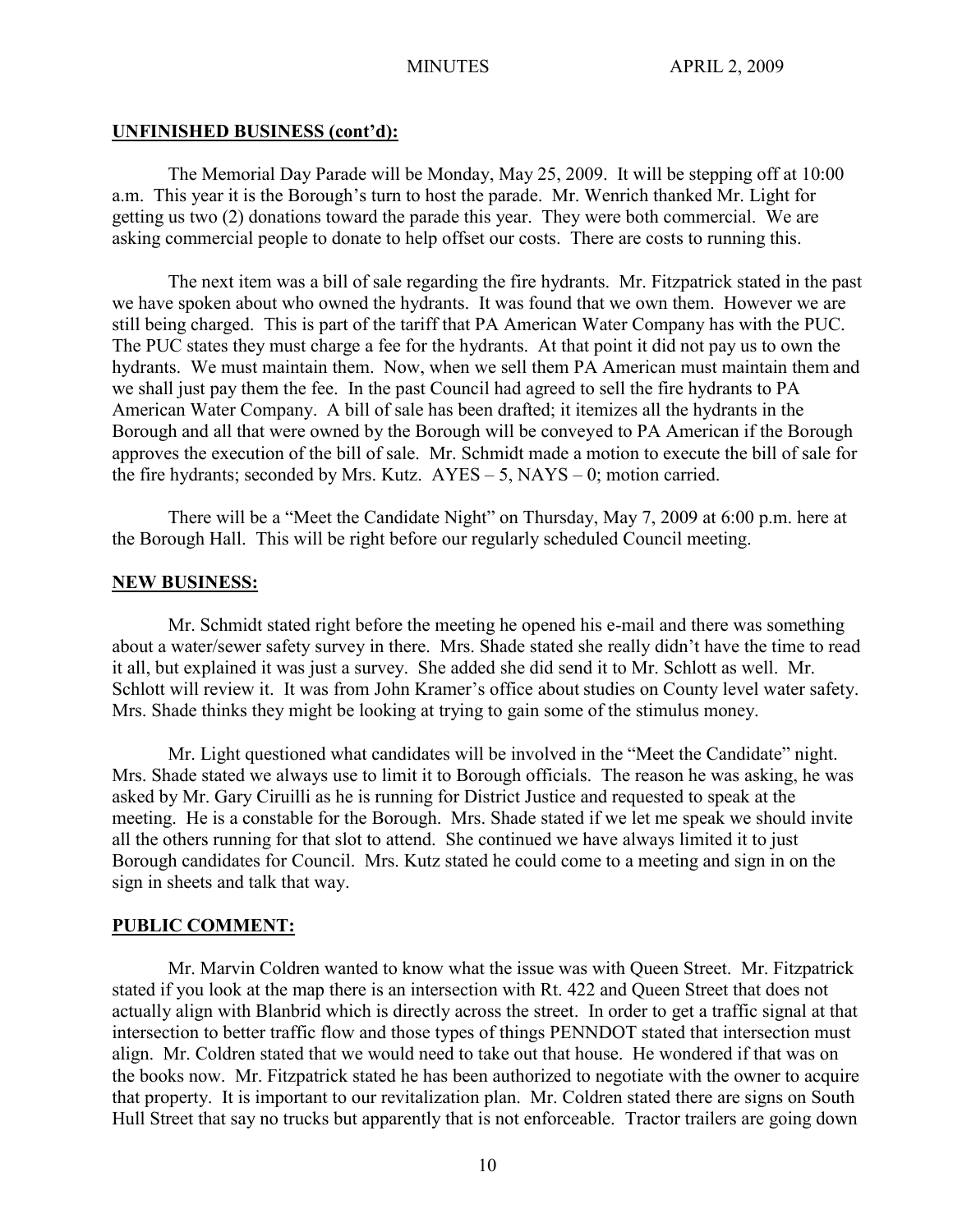## **PUBLIC COMMENT (cont'd):**

the street and his neighbors are complaining that it is cracking their foundations or is the Borough go to take the responsibility for the homes. He wondered what needs to be done to make it enforceable. The Chief stated it is enforceable and he has handed out citations. The problem lies with the box trucks. The Chief questioned where do you draw the line? Mr. Coldren said Troy's get deliveries. Is it fair to allow those trucks down the street and not others, Mr. Coldren questioned. The Chief stated the sign says no trucks except for local deliveries. A brief discussion ensued. The Chief feels perhaps a weight limit on trucks can be discussed. Mr. Wenrich stated the safety committee can look into that and bring it back to Council.

Mrs. Shade stated she would like some clarification on who should sign the checks. Mr. Wenrich stated in the absence of Mr. Zerr due to an auto accident, Mr. Wenrich himself will be stopping in and seeing Ms. White, or Mrs. Shade to sign the checks. Mr. Light stated what about the other two (2) admin people. He continued you just ignore him and Ms. Sloan. Mrs. Shade stated that Ms. Sloan is not a signer on the account. The three signers from Council on the account are, Mr. Wenrich, Mr. Light, and Mr. Zerr. Mrs. Shade is also on the account. Mr. Schmidt stated either of them can sign the checks. Ms. Sloan stated that might help Mr. Wenrich if he is traveling for his job.

## **TREASURER'S REPORT:**

| General Account                  |                         |              |
|----------------------------------|-------------------------|--------------|
| Opening Balance – March 31, 2009 |                         | \$101,822.35 |
| <b>PLGIT</b>                     |                         | 9,037.89     |
| Invest                           | Recreation              | 49,485.83    |
|                                  | General Invest          | 4,259.78     |
|                                  | To be Paid              | 19,139.78    |
|                                  | <b>Total Acct Funds</b> | \$145,466.07 |
| Sewer Account                    |                         |              |
| Opening Balance – March 31, 2009 |                         | \$169,564.04 |
| <b>PLGIT</b>                     |                         | 60,867.96    |
| Invest                           | <b>Sewer Revenue</b>    | 120,828.23   |
|                                  | To be Paid              | 28,659.44    |
|                                  | <b>Total Acct Funds</b> | \$322,600.79 |

Mrs. Shade wanted it noted that we have begun paying back the sewer for the money we had borrowed for the General Fund. We had returned \$50,000.00.

Mr. Schmidt made a motion to accept the Treasurer's Report; seconded by Mrs. Kutz.  $AYES - 5$ ,  $NAYS - 0$ ; motion carried.

## **ADJOURNMENT**:

Mr. Schmidt made a motion to adjourn the meeting at 8:37 p.m.